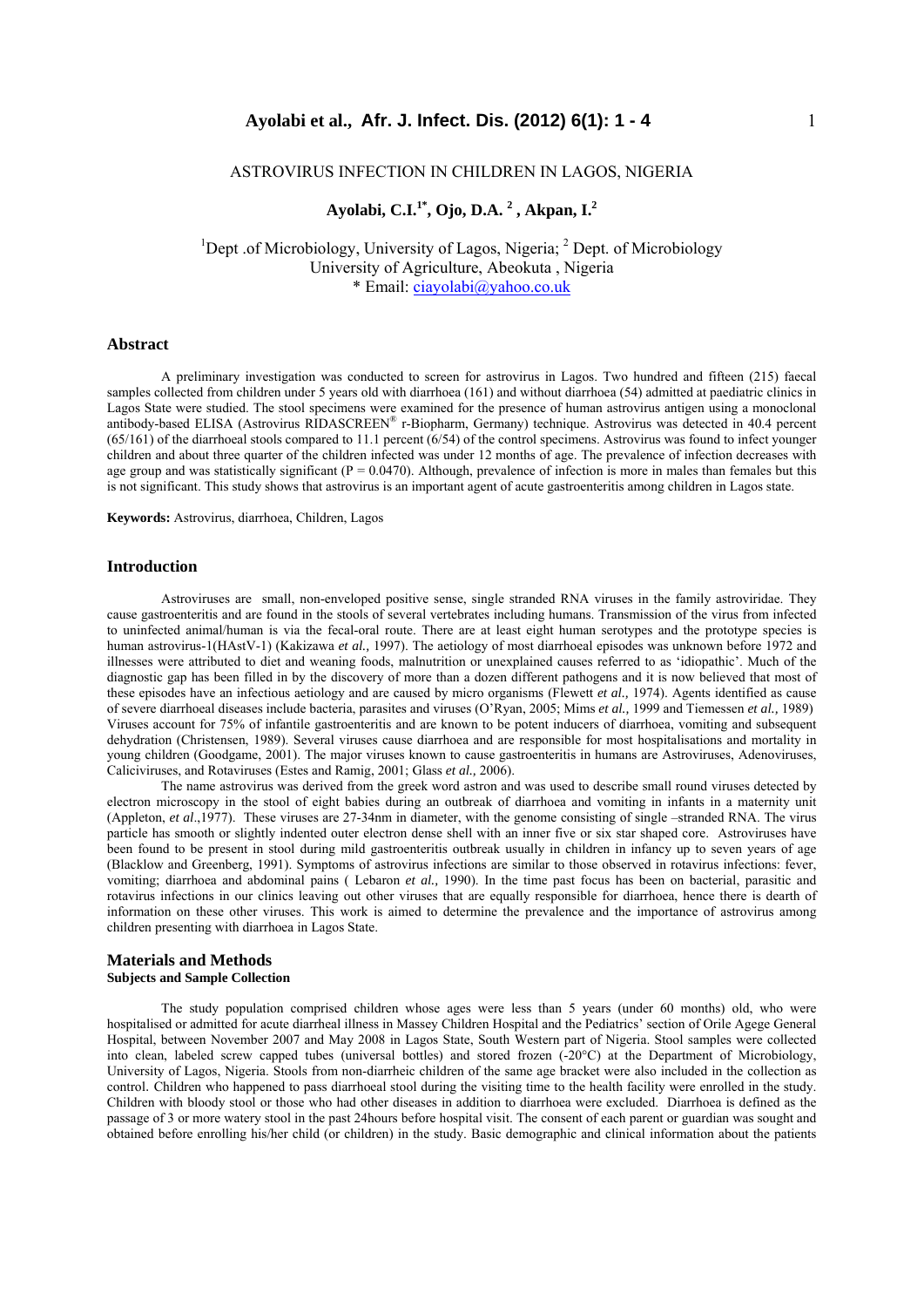were obtained by administering questionnaires to the mothers or care givers. The hospitals were visited three times per week for sample collection and the study was not in any way interfering with the management of the patients. Only one stool specimen was collected per child. In all, a total of two hundred and fifteen (n=215) faecal specimens (161 diarrhoea and 54 non diarrhoea ) were collected from eligible children into sterile open wide - mouthed containers and transported on ice packs to the laboratory where they were stored at -20° C until analysed.

### **Preparation of 10% faecal extract**

A 10% faecal extract / suspension was prepared by adding 0.1g of solid or 200-500µl of each faeces depending on the consistency to 1ml of Phosphate buffered saline (PBS) / sample diluents in Eppendorf tube. The mixture was vortex for 30seconds and then centrifuge at 5000rpm (using KUBOTA 1120 bench-top centrifuge, Kubota Japan Corporation) for 3minutes at room temperature. The recovered supernatant (10% faecal extract) was used for subsequent analyses.

#### **Astrovirus antigen detection**

The 215 stool samples were screened for human astroviruses using commercially available genus-specific kits (Astrovirus RIDASCREEN® r-Biopharm, Germany). The test was run according to the manufacturer's instructions. Approximately 100µl of each diluted specimen (supernatant) was dispensed into each micro well of a 96-well micro titre plate pre-coated with mouse monoclonal antibody (MAb) against group specific antigen of astroviruses. Sample diluent (100µl) was dispensed into the first and second wells as negative control and the kit-supplied inactivated astrovirus strain into third well as positive control. This was followed by adding 100µ1 of conjugate 1 to each micro well and incubated for 1 hour at room temperature. The plate was washed five times with diluted wash buffer ( $v/v$  1:10), after which 100 $\mu$ 1 of conjugate 2 was added to each well and incubated for 30 minutes at room temperature. A second round of five washes with the diluted wash buffer was carried out after which 100µ1 of substrate was added into each micro well, followed by incubation at room temperature for 15 minutes in the dark. Reactivity was determined by spectrophotometry at 450nm after adding 50  $\mu$ 1 of stop solution (1 N sulfuric acid). The cut off value was calculated as the sum of the extinction for the negative control and 0.15. The test results were interpreted according to the manufacturer's instruction.

#### **Data analysis**

Data obtained in the study was analyzed using the Prism version 5 (Graphpad software, San Diego, CA, USA). Infection proportions were tested for statistical significance by the use of Chi square. Differences were considered significant if P  $\leq 0.05$ .

### **Results**

Out of the 161 diarrheic stool samples screened for astrovirus 65 (40.4%) were positive for human astrovirus while 6 (11.1%) of the controls were also positive (Plate 1). Comparison of astrovirus positivity among the diarrheic and non-diarrheic (control) showed highly significant difference (P = 0.005;  $\chi^2$  = 15.654) in astrovirus infection among the diarrheic compared to the non-diarrheic group. Though males were found to be infected more than females in both the diarrhoeal and control cohorts; however there was no significant difference ( $P = 0.101$ ,  $\chi^2 = 2.691$ ) in astrovirus positivity for the diarrheic; small sample size rendered the analysis for non-diarrheic group invalid (Table 1). A greater proportion of the positive cases occurred in children between 0 and 12 months of age. Proportions of infection among age groups was statistically significant ( $P = 0.047$ ;  $\chi^2 = 9.639$ ); with age group  $7 - 12$  months recording the highest prevalence (Table 2).

|  | Table 1: Sex distribution of Astrovirus positivity among children in Lagos |  |  |  |  |
|--|----------------------------------------------------------------------------|--|--|--|--|
|  |                                                                            |  |  |  |  |

|            |    | Diarrhoeic cohort |               |    |                 |               |
|------------|----|-------------------|---------------|----|-----------------|---------------|
| <b>Sex</b> |    | <b>Positive</b>   | $\frac{0}{0}$ |    | <b>Positive</b> | $\frac{0}{0}$ |
| Female     | 70 | 20                | 40.0          | 40 |                 |               |
| Male       |    |                   | 40.7          | 28 |                 | 7.9           |
| Total      | 61 |                   | 40.4          | 54 |                 |               |

**N =** number tested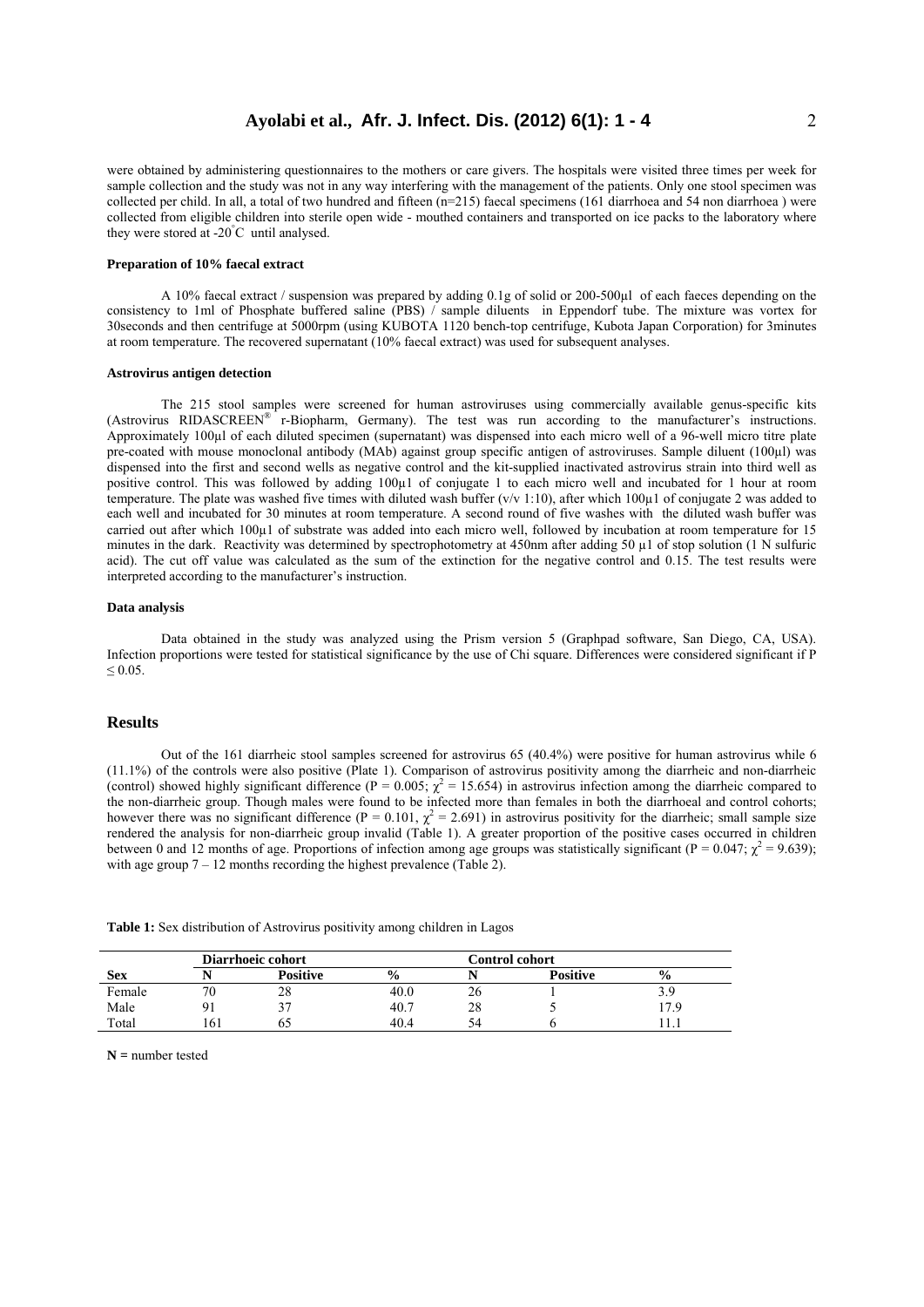

**Plate 1: Microtitre plate showing ELISA result for Astrovirus detection.**  Positive wells (yellow) and Negative wells (colourless).

| Age<br>(mth) |     | Baarnoole conore |               | comu or comor e |                 |               |  |
|--------------|-----|------------------|---------------|-----------------|-----------------|---------------|--|
|              | N   | <b>Positive</b>  | $\frac{0}{0}$ | N               | <b>Positive</b> | $\frac{6}{6}$ |  |
| $0-6$        | 52  | 24               | 46.2          | 16              | າ               | 12.5          |  |
| $7 - 12$     | 50  | 26               | 52.0          | 11              |                 | 18.2          |  |
| $13 - 18$    | 22  | 6                | 27.3          | 8               | 0               | 0.0           |  |
| 19-24        | 17  | 3                | 17.6          | 10              |                 | 10.0          |  |
| $25+$        | 20  | 6                | 30.0          | 9               |                 | 11.1          |  |
| <b>Total</b> | 161 | 65               | 40.4          | 54              | 6               | 11.1          |  |

Table 2: Age distribution of Astrovirus positivity among under 5 years old children in Lagos.

**Diarrhoeic cohort Control cohort** 

### **Discussion**

In this study, human astrovirus antigen was detected in 40.4 per cent (65/161) of the stools from infants and young children with acute gastroenteritis presenting at hospitals in Lagos, Nigeria. This value is high and it falls within the range of astrovirus infection seen in children hospitalised with gastroenteritis in Brazil and India (Resque *et al.,* 2007 and Gabbay *et al*., 2006) where prevalence of 29% and 55% were reported respectively. However, the prevalence observed in this study is higher than the 6.5% previously reported in Zaria, the northern part of Nigeria (Pennap *et al*., 2002). The reason for this could be due to regional differences, such as climate or other environmental and social factors. It was also observed that the children in the control group also excreted astrovirus at a relatively high level. This result confirms the studies of (Unicomb *et al.,* 1998; Gaggero *et al.,* 1998) who reported astrovirus as an agent implicated in mild or sub-clinical and even nosocomial infection.

 Infection seems to be more in males than females but the difference was not significant however there was a high level of astrovirus shedding among the age groups, confirming the findings of (Steele *et al.,* 1998; Palombo *et al*., 1996; Medina *et al.,* 2000) who reported significant shedding of astrovirus in children between ages of 6 and 12 months. The age distribution of children revealed a significant difference in shedding of astrovirus with predominance among children less than 12 months old. The reason for this might not be unconnected with their immature immune system at this stage and might also be coupled with the fact that this is the age group when children crawl about picking all sorts of things into the mouth.